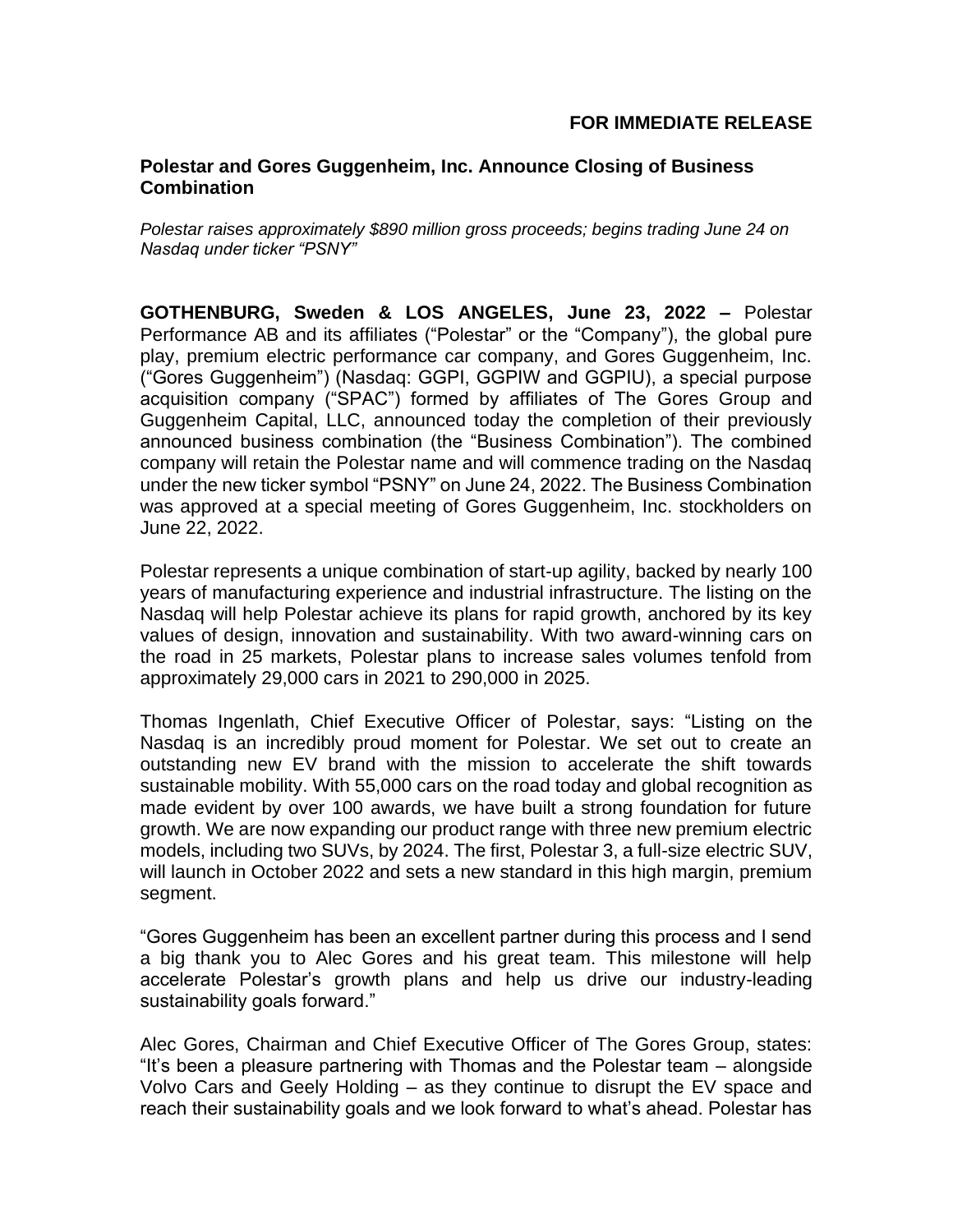proven itself to be a true leader and innovator with premier vehicles, industryleading sustainability solutions, impressive sales and orders, and stunning designs for future models. This is a tremendous moment – especially in this market – and we are excited to continue to support Polestar through this next phase of growth."

Polestar will be ringing the opening bell at Nasdaq in New York City on June 28, 2022 to celebrate the company's public listing. A live stream of the event can be viewed by visiting [https://livestream.com/accounts/27896496/events/10423292.](https://livestream.com/accounts/27896496/events/10423292)

# **Transaction Details**

As a result of the Business Combination, Polestar has raised approximately \$890 million gross proceeds through a combination of a fully committed PIPE, anchored by top-tier institutions, and cash held in trust. The cash held in trust accounts for approximately 20% in redemption elections.

### **Advisors**

Citi acted as exclusive financial advisor to Polestar and acted as joint placement agent on the PIPE. Kirkland & Ellis LLP and Delphi served as legal advisors to Polestar.

Deutsche Bank Securities Inc. acted as financial advisor and lead capital markets advisor to Gores Guggenheim, Inc., and joint placement agent on the PIPE. Morgan Stanley and Guggenheim Securities, LLC acted as financial advisor to Gores Guggenheim, Inc. and joint placement agents on the PIPE. Barclays also acted as financial advisor to Gores Guggenheim. Weil, Gotshal & Manges LLP and Hannes Snellman served as legal advisor to Gores Guggenheim and Latham & Watkins LLP served as legal advisor to the placement agents.

Additional information about the proposed business combination, including a copy of the Business Combination Agreement and investor presentation, will be provided in a Current Report on Form 8-K to be filed by Gores Guggenheim with the SEC, and will be available at www.sec.gov.

Ends.

## *About Polestar*

*Polestar Automotive Holding UK PLC (Nasdaq: PSNY) ("Polestar") is a Swedish premium electric vehicle manufacturer. Founded by Volvo Car AB (publ.) (together with its subsidiaries, "Volvo Cars") and Zhejiang Geely Holding Group Co., Ltd ("Geely"), in 2017, Polestar enjoys specific technological and engineering synergies with Volvo Cars and benefits from significant economies of scale as a result.*

*Polestar is headquartered in Gothenburg, Sweden, and its vehicles are currently available and on the road in markets across Europe, North America, China and Asia Pacific. By 2023, the company plans that its cars will be available in an aggregate of 30 markets. Polestar cars are currently manufactured in two facilities in China, with additional future manufacturing planned in the USA.*

*Polestar has produced two electric performance cars. The Polestar 1 was built between 2019 and 2021 as a low-volume electric performance hybrid GT with a carbon fibre body, 609 hp, 1,000 Nm and an electric-only range of 124 km (WLTP) – the longest of any hybrid car in the world at the time.*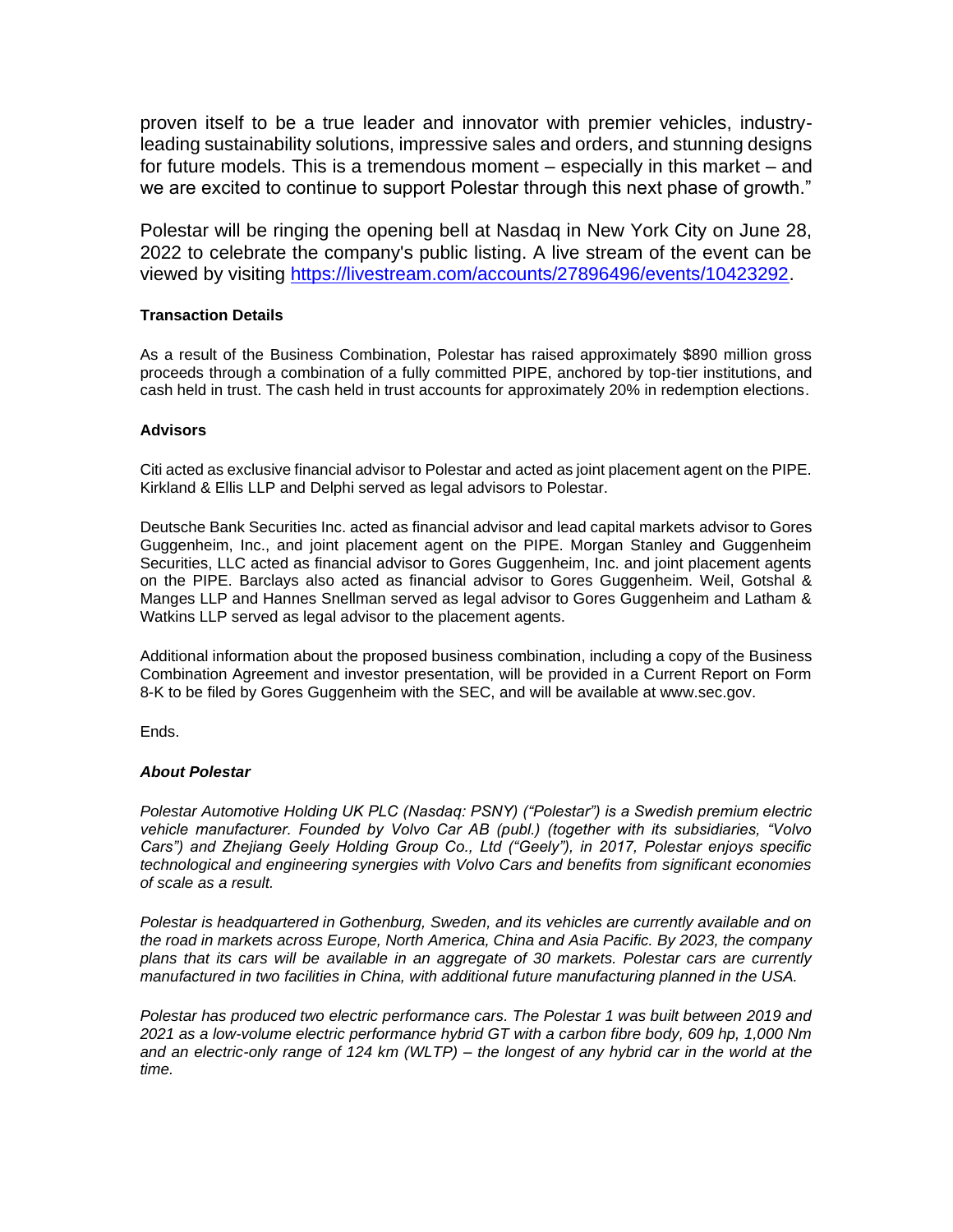*The Polestar 2 electric performance fastback is the company's first fully electric, high volume car. The Polestar 2 model range includes three variants with a combination of long- and standard range batteries as large as 78 kWh, and dual- and single-motor powertrains with as much as 300 kW / 408 hp and 660 Nm.*

*From 2022, Polestar plans to launch one new electric vehicle per year, starting with Polestar 3 – the company's first electric performance SUV which is expected to debut in October 2022. Polestar 4 is expected to follow in 2023, a smaller electric performance SUV coupe.*

*In 2024, the Polestar 5 electric performance 4-door GT is planned to be launched as the production evolution of Polestar Precept – the manifesto concept car Polestar released in 2020 that showcases the brand's future vision in terms of design, technology, and sustainability. As the company seeks to reduce its climate impact with every new model, Polestar aims to produce a truly climate-neutral car by 2030.*

*In early March 2022, Polestar revealed its second concept car, an electric performance roadster*  which builds on the design, technology and sustainability ambitions laid out by Precept and *showcases the brand's vision for future sports cars. The hard-top convertible presents an evolution of the unique design language first shown by Precept and emphasizes a dynamic driving experience. The concept further develops the focus on sustainability and technology, aiming towards greater circularity.*

# *About Gores Guggenheim, Inc.*

*Gores Guggenheim, Inc. (Nasdaq: GGPI, GGPIW, and GGPIU) is a special purpose acquisition company sponsored by an affiliate of The Gores Group, LLC, founded by Alec Gores, and by an affiliate of Guggenheim Capital, LLC. Gores Guggenheim completed its initial public offering in April 2021, raising approximately USD 800 million in cash proceeds for the purpose of effecting a merger, capital stock exchange, asset acquisition, stock purchase, reorganization or similar business combination with one or more businesses. Gores Guggenheim's strategy is to identify and complete business combinations with market leading companies with strong equity stories that will benefit from the growth capital of the public equity markets and be enhanced by the experience and expertise of Gores' and Guggenheim's long history and track record of investing in and operating businesses.*

# *Forward-Looking Statements*

*Certain statements in this press release ("Press Release") may be considered "forward-looking statements" as defined in the Private Securities Litigation Reform Act of 1995. Forward-looking statements generally relate to future events or the future financial or operating performance of Polestar. For example, projections of revenue, volumes and other financial or operating metrics are forward-looking statements. In some cases, you can identify forward-looking statements by terminology such as "may", "should", "expect", "intend", "will", "estimate", "anticipate", "believe", "predict", "potential", "forecast", "plan", "seek", "future", "propose" or "continue", or the negatives of these terms or variations of them or similar terminology. Such forward-looking statements are subject to risks, uncertainties, and other factors which could cause actual results to differ materially from those expressed or implied by such forward looking statements.*

*These forward-looking statements are based upon estimates and assumptions that, while considered reasonable by Polestar and its management, as the case may be, are inherently uncertain. Factors that may cause actual results to differ materially from current expectations include, but are not limited to: (1) Polestar's ability to maintain agreements or partnerships with its strategic partners Volvo Cars and Geely and to develop new agreements or partnerships; (2) Polestar's ability to maintain relationships with its existing suppliers, and source new suppliers for*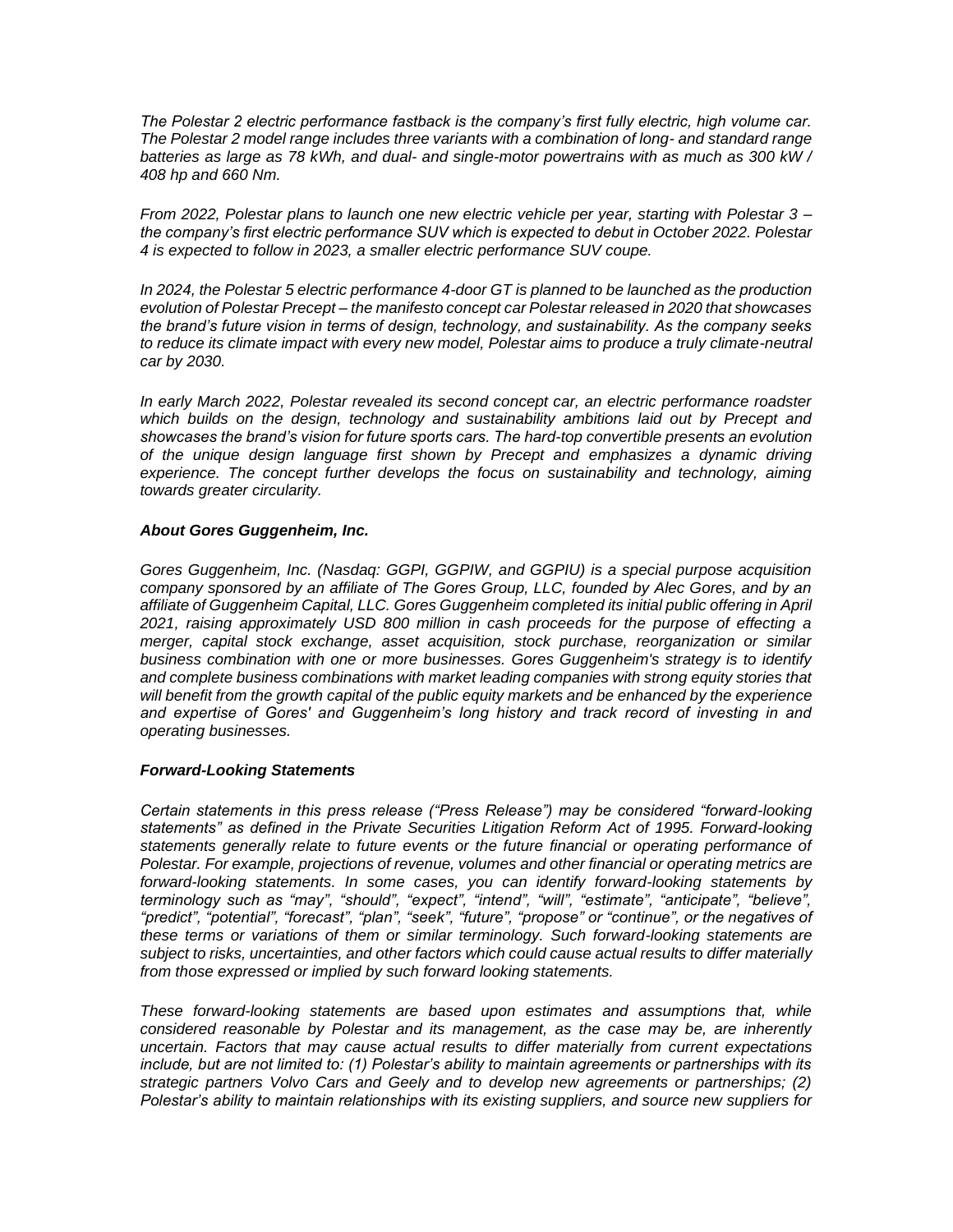*its critical components, and to complete building out its supply chain, while effectively managing the risks due to such relationships; (3) Polestar's reliance on its partnerships with vehicle charging networks to provide charging solutions for its vehicles and its strategic partners for servicing its vehicles and their integrated software; (4) Polestar's reliance on its partners to manufacture vehicles at a high volume, some of which have limited experience in producing electric vehicles, and on the allocation of sufficient production capacity to Polestar by its partners in order for Polestar to be able to increase its vehicle production capacities; (5) competition, the ability of Polestar to grow and manage growth profitably, maintain relationships with customers and suppliers and retain its management and key employees; (6) Polestar's estimates of expenses and profitability; (7) increases in costs, disruption of supply or shortage of materials, in particular for lithium-ion cells or semiconductors; (8) the possibility that Polestar may be adversely affected by other economic, business, and/or competitive factors; (9) the effects of competition and the high barriers to entry in the automotive industry, and the pace and depth of electric vehicle adoption generally on Polestar's future business; (10) changes in regulatory requirements, governmental incentives and fuel and energy prices; (11) the outcome of any legal proceedings that may be instituted against Polestar or others; (12) the ability to meet stock exchange listing standards; (13) risks associated with changes in applicable laws or regulations and with Polestar's international operations; (14) Polestar's ability to establish its brand and capture additional market share, and the risks associated with negative press or reputational harm, including from lithium-ion battery cells catching fire or venting smoke; (15) delays in the design, manufacture, launch and financing of Polestar's vehicles and Polestar's reliance on a limited number of vehicle models to generate revenues; (16) Polestar's ability to continuously and rapidly innovate, develop and market new products; (17) risks related to future market adoption of Polestar's offerings; (18) risks related to Polestar's distribution model; (19) the impact of the global COVID-19 pandemic, inflation, interest rate changes, the ongoing conflict between Ukraine and Russia, supply chain disruptions and logistical constraints on Polestar, Polestar's projected results of operations, financial performance or other financial and operational metrics, or on any of the foregoing risks; and (20) other risks and uncertainties set forth in the section entitled "Risk Factors" and "Cautionary Note Regarding Forward-Looking Statements" in Polestar's Form 20-F, and other documents filed, or to be filed, with the SEC by Polestar. There may be additional risks that Polestar presently does not know or that Polestar currently believes are immaterial that could also cause actual results to differ from those contained in the forward-looking statements.*

*Nothing in this Press Release should be regarded as a representation by any person that the forward-looking statements set forth herein will be achieved or that any of the contemplated results of such forward-looking statements will be achieved. You should not place undue reliance on forward-looking statements, which speak only as of the date they are made. Polestar assumes no obligation to update these forward-looking statements, even if new information becomes available in the future.*

### **Contacts**

For inquiries regarding Polestar:

Bojana Flint Polestar (Investor Relations) [bojana.flint@polestar.com](mailto:bojana.flint@polestar.com)

Jonathan Goodman Polestar [jonathan.goodman@polestar.com](mailto:jonathan.goodman@polestar.com)

Andrew Lytheer Polestar [andrew.lytheer@polestar.com](mailto:andrew.lytheer@polestar.com)